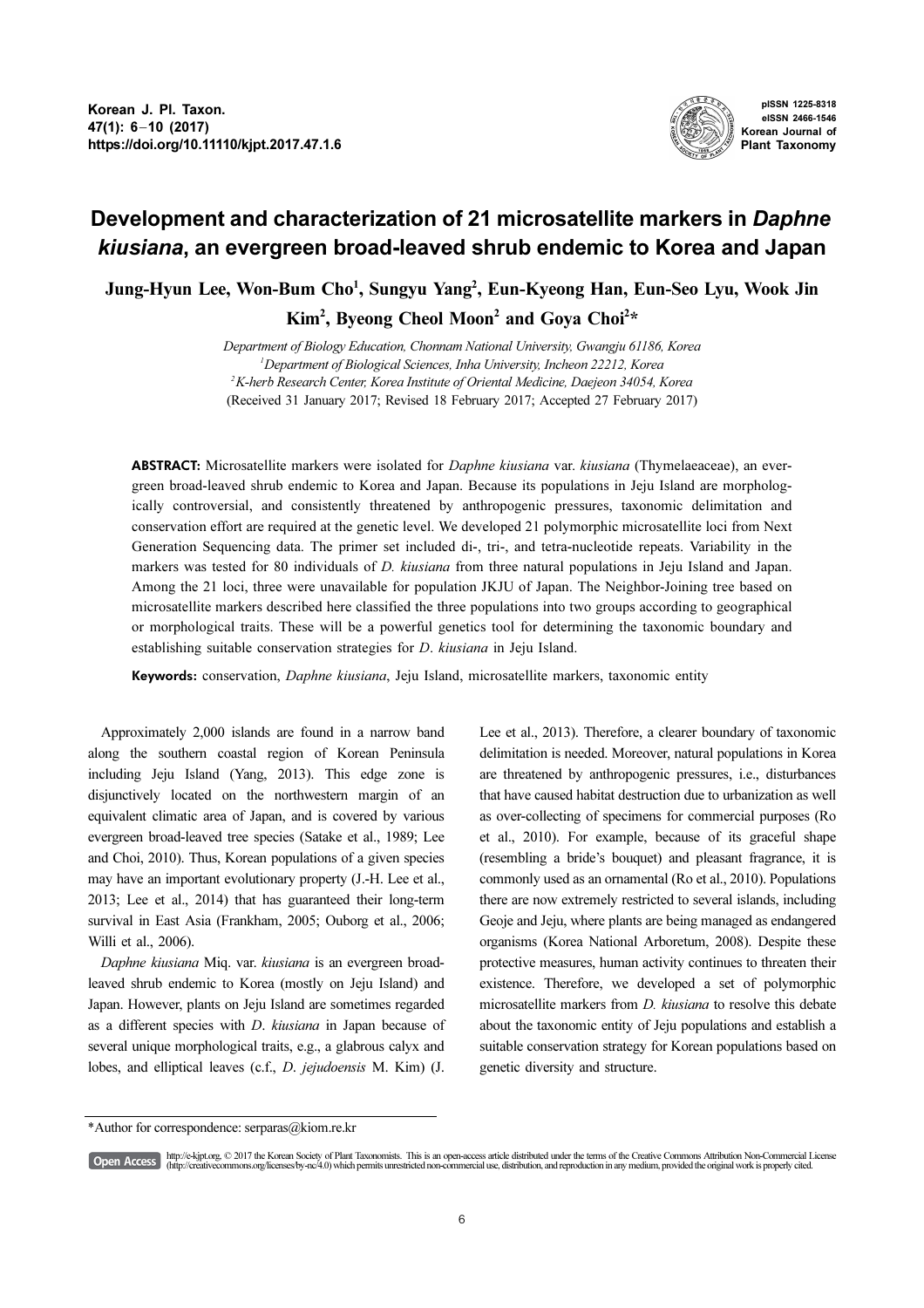To acquire our microsatellite library, we used a DNeasy Plant Mini Kit (Qiagen, Seoul, Korea) to extract genomic DNA from a fresh leaf of a single plant sampled at Sinpyeonggotjawal, Jeju Island, Korea (Table 1). Measurements were made with a NanoDrop ND-1000 (NanoDrop Technologies, Wilmington, DE, USA). Applying a Next Generation Sequencing (NGS) approach, we sequenced high-quality DNA (concentration:  $46 \text{ ng/µL}$ ;  $A260/280 = 1.73$ ;  $A260/230 = 1.64$ ) using the Illumina MiSeq platform (LAS, Seoul, Korea). In all, 4,936,656 reads (2  $\times$ 300 bp) were produced by Illumina paired-end sequencing and then trimmed by Trimmomatic 0.32 (Bolger et al., 2014).

To identify the microsatellites from those reads, we screened them with SSR pipeline v. 0.951 (Miller et al., 2013). The parameters were set for detection of di-, tri-, or tetra-nucleotide motifs with flanking regions larger than 50 bp and having at least 10, 6, or 4 repeats, respectively. From this screening, we acquired 28,495 sequences that were then re-filtered in an attempt to reference-map all of the reads to each microsatellite that contained a singleton. This was accomplished with Geneious R7.1.8 (Biomatters; available from http://www.geneious.com). After discarding putative multi-copy loci with exceptionally high coverage, we selected fragments with unique patterns that had two separate alleles, few variations at the site to which a primer was attached, and no additional single nucleotide polymorphisms in the flanking region. Finally, we designed 140 primer pairs with Primer3 in Geneious R7, and synthesized with a taq sequence (5′-CACGACGTTGTAA AACGAC-3′) to enable incorporation with M13 primer labeled at the 5'-end with a 6-FAM fluorescent dye.

To test the effectiveness of the developed microsatellite loci, we collected 80 individuals of *D. kiusiana* from three natural populations in Korea and Japan (Table 1). To minimize the damage to this study species, only one plant per population was taken to prepare a voucher specimen that was then deposited in the herbarium at the Korea Institute of Oriental Medicine (KIOM). The DNA was extracted as described above, and PCR was conducted with a GeneAmp® PCR System 2700 Thermal Cycler (Applied Biosystems, Foster City, CA, USA), using a final volume of 10 μL that comprised 15 to 20 ng of extracted DNA,  $5 \mu L$  of Solg<sup>TM</sup> 2× Taq PCR Smart-Mix I (Solgent, Daejeon, Korea), 0.01 µM forward primer, 0.2 µM reverse primer, and 0.1 µM of the M13 primer (fluorescently labeled). The PCR amplifications were performed under the following conditions: initial denaturation at 95  $\degree$ C for 2 min; then 30 cycles of denaturing at  $94^{\circ}$ C for 30 s, annealing at 53 to 58 °C for 45 s, and extension at 72 °C for 45 s; with a final extension at  $72 \degree C$  for 7 min. Without dilution of fluorescently labeled PCR products, 1 µL was analyzed concurrently with the GeneScan™-500LIZ<sup>™</sup> Size Standard (Applied Biosystems) on an ABI 3730XL sequencer (Applied Biosystems). Allele sizes were manually determined three times with GENEMAPPER 3.7 software (Applied Biosystems). The number of alleles plus values for  $H_{\circ}$ (expected heterozygosity) and  $H_0$  (observed heterozygosity) were obtained with GenAlEx 6 (Peakall and Smouse, 2006). Deviations from Hardy–Weinberg equilibrium (HWE) was estimated with GENEPOP 4.0 (Rousset, 2008).

To determine the genetic association among the three populations, we quantified their relationship using a proportion of shared alleles  $(D_{ns})$  based on 19 loci. Only DKi134 and DKi140 were excluded. The pair-wise genetic distance  $(D_{ns})$  was generated with MSA software (Dieringer and Schlöterer, 2003) using a bootstrap analysis of 1,000 replicates. From these distance matrices, we constructed 50% consensus trees by the Neighbor-Joining (NJ) method, as implemented in PHYLIP ver. 3.68 (Felsenstein, 2004).

## Results and Discussion

Of the developed 140 primer pairs, 21 proved to be polymorphic while the rest either were insufficiently amplified

Table 1. Voucher and location information for *Daphne kiusiana* samples used in this study. One specimen per population was deposited in the herbarium at the Korea Institute of Oriental Medicine (KIOM).

| Voucher no.      | Locality                                     | Geographic coordinates                | No. of individuals |
|------------------|----------------------------------------------|---------------------------------------|--------------------|
| LJH KIOM-2015-4  | Sinpyeonggotjawal, Jeju Island, Korea (KJSI) | $33^{\circ}16'$ N, $126^{\circ}15'$ E |                    |
| LJH KIOM-2015-5  | Cheongsugotjawal, Jeju Island, Korea (KJCH)  | $33^{\circ}18'$ N, $126^{\circ}16'$ E | 30                 |
| YSG KIOM-2016-40 | Seonheulgotjawal, Jeju Island, Korea (KJSE)  | 33°31′ N, 126°42′ E                   | 28                 |
| LJH KIOM-2015-58 | Juboyama, Kyushu, Japan (JKJU)               | $33^{\circ}28'$ N, $130^{\circ}04'$ E | 22                 |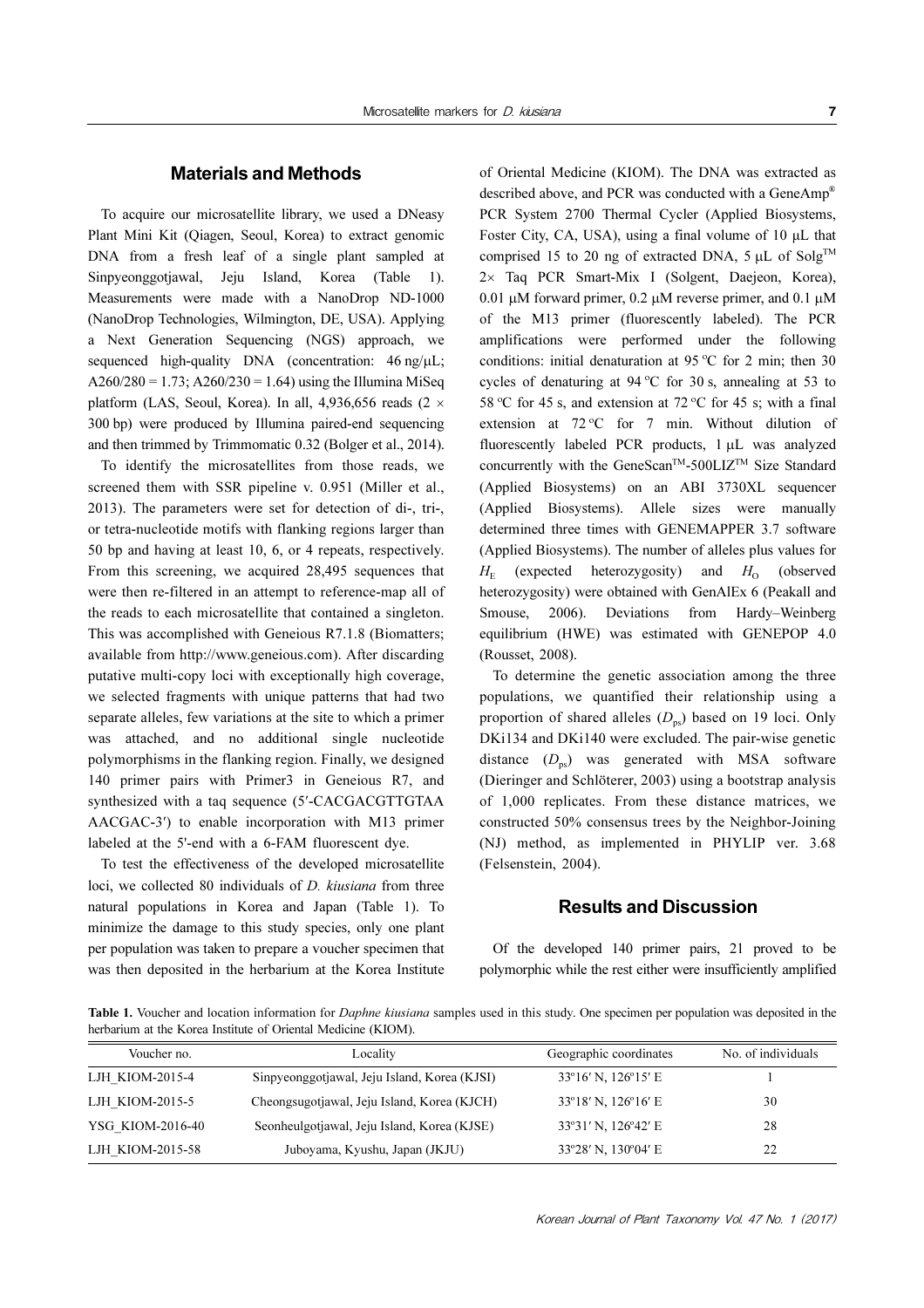| Locus         | Primer sequence $(5'-3')^a$ | Repeat<br>motif               | $\boldsymbol{A}$        | $T_{\rm m}$ (°C) | Size<br>range (bp) | GenBank<br>accession No. |
|---------------|-----------------------------|-------------------------------|-------------------------|------------------|--------------------|--------------------------|
| DKi019        | F: CCTAATGATTTAGACCGCT      | $(CT)_{12}$                   | 5                       | 53               | 206-232            | KT932539                 |
|               | R: TTCTGGTGAGAAACGAAC       |                               |                         |                  |                    |                          |
| <b>DKi020</b> | F: GTACAGATCTCAATTGGTCT     | $(CT)_{13}$                   | $\overline{\mathbf{4}}$ | 53               | 244-252            | KT932540                 |
|               | R: GATAGCAATCATCCATCAAG     |                               |                         |                  |                    |                          |
| DKi021        | F: CGTTTAGGGTGTAAGTCATA     | $\left(\text{CT}\right)_{16}$ | $\boldsymbol{7}$        | 53               | $267 - 285$        | KT932541                 |
|               | R: TACTCGATCCATCCCTATTA     |                               |                         |                  |                    |                          |
| DKi022        | F: CAGAGACAGGATTGAACAT      | $(GA)_{13}$                   | 6                       | 53               | $197 - 215$        | KT932542                 |
|               | R: ATTGGATACGTGTTAGGTC      |                               |                         |                  |                    |                          |
| DKi023        | F: CAGTTGAGGATGTCATATCA     | $(GA)_{13}$                   | 6                       | 53               | 279-293            | KT932543                 |
|               | R: GCCGAATGTGTTATTTGTC      |                               |                         |                  |                    |                          |
| <b>DKi101</b> | F: AGATGCTGGTTCATGTTCG      | $(AC)_{10}$                   | 5                       | 53               | 179-193            | KT932572                 |
|               | R: GGAACACAGTTGAACGTTG      |                               |                         |                  |                    |                          |
| <b>DKi104</b> | F: CCTGCGATCTGGGTAATTT      | $(AT)_{10}$                   | $\overline{4}$          | 58               | 239-251            | KT932574                 |
|               | R: AGGCCACACAACAAGAATC      |                               |                         |                  |                    |                          |
| DKi062        | F: ATCAACAATCTACTCCTGC      | $(ATG)_{8}$                   | $\overline{4}$          | 53               | $247 - 262$        | KT932553                 |
|               | R: CACTCCTTCCAGAACTAAG      |                               |                         |                  |                    |                          |
| DKi070        | F: AGAAGATGATGCCAAGATG      | $(GAA)$ <sub>9</sub>          | $\overline{4}$          | 58               | $245 - 254$        | KT932557                 |
|               | R: GGAAGACTTAACGGCTAAT      |                               |                         |                  |                    |                          |
| <b>DKi072</b> | F: AAGGTGGGAGATTCTGATA      | $(GAT)_{8}$                   | $\overline{c}$          | 53               | 199-205            | KT932558                 |
|               | R: GAGCACTAGACAATTCCTT      |                               |                         |                  |                    |                          |
| <b>DKi073</b> | F: GTCTTAGGGCTAGTGATTC      | $(GAT)$ <sub>0</sub>          | 3                       | 53               | 248-263            | KT932559                 |
|               | R: GACCGTCAAGTCTTCTATT      |                               |                         |                  |                    |                          |
| DKi082        | F: TCAAGACCAATATTGCCAG      | $(TGA)_{8}$                   | $\overline{4}$          | 53               | 183-201            | KT932564                 |
|               | R: CTCCATGAGGTGATTCATT      |                               |                         |                  |                    |                          |
| DKi117        | F: ATAGTTCTTGTGCCACCAC      | $(ATA)_{6}$                   | $\overline{c}$          | 53               | $263 - 266$        | KT932579                 |
|               | R: TAGCCAAGTCGTTGTCTTG      |                               |                         |                  |                    |                          |
| <b>DKi119</b> | F: AAGCACAATCATGGAGCAT      | $(CTT)_{6}$                   | 7                       | 53               | 172-208            | KT932580                 |
|               | R: ATCGTCAGAACTAGCCTGA      |                               |                         |                  |                    |                          |
| DKi091        | F: TGAGAGACTCAGTACTCTC      | $(AGAA)$ <sub>5</sub>         | 3                       | 53               | 309-317            | KT932569                 |
|               | R: ACTACCACTCTCTGTTTCT      |                               |                         |                  |                    |                          |
| DKi097        | F: ACTTGTCCTCAACTTTCTC      | $(TTAA)$ <sub>5</sub>         | 3                       | 53               | 242-258            | KT932571                 |
|               | R: TATTTGATGATCAGGTCGC      |                               |                         |                  |                    |                          |
| DKi128        | F: ATAAAGCGGAATGGAGTCG      | $(TTGA)$ <sub>7</sub>         | $\mathfrak z$           | 53               | 179-187            | KT932585                 |
|               | R: ACAGTAGTAGGTCCCACAC      |                               |                         |                  |                    |                          |
| <b>DKi129</b> | F: AGTTCAGACGCTTCAACC       | $(CATA)_{6}$                  | 4                       | 58               | 296-312            | KT932586                 |
|               | R: CCATCCACAGAGACAGATTC     |                               |                         |                  |                    |                          |
| <b>DKi131</b> | F: GAAACTCGTCTCTCTTCCTC     | $(AGGA)_{s}$                  | $\overline{c}$          | 53               | 199-203            | KT932588                 |
|               | R: GACGACTACCATAGCATAGC     |                               |                         |                  |                    |                          |
| DKi134        | F: AGTGCTTTAATGGAAGGCT      | $(CTAT)_{4}$                  | $\overline{c}$          | 58               | $203 - 223$        | KT932589                 |
|               | R: GATCACCTCCTAACCAAGC      |                               |                         |                  |                    |                          |
| DKi140        | F: ATTCACACCCTAGTCGGAT      | $(TGTA)_{4}$                  | $\overline{c}$          | 53               | 215-219            | KT932590                 |
|               | R: GAAACAAAGCTGAGCGAAG      |                               |                         |                  |                    |                          |

Table 2. Characteristics of 21 microsatellite loci developed in *Daphne kiusiana*.

*A*, number of alleles;  $T_{\text{m}}$ , PCR annealing temperature.<br>"All forward primers were M13 (5'-CACGACGTTGTAAAACGAC-3')–tailed at the 5'-end.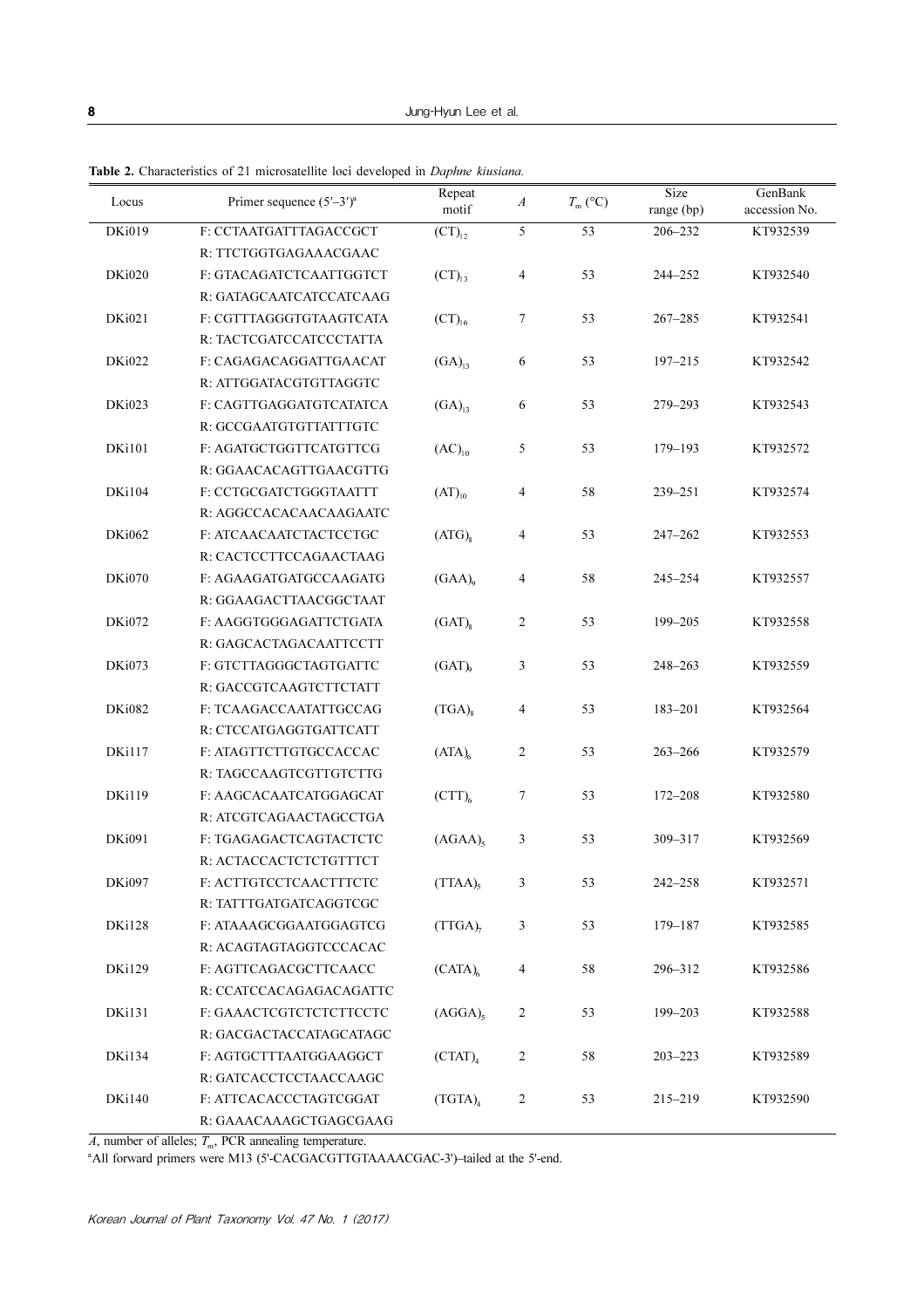| Locus         | KJCH <sup>a</sup> ( $n = 30$ ) |                               |          | KJSE <sup>a</sup> ( $n = 28$ ) |                  |                               |          | JKJU <sup>a</sup> ( $n = 22$ ) |                  |                               |          |             |
|---------------|--------------------------------|-------------------------------|----------|--------------------------------|------------------|-------------------------------|----------|--------------------------------|------------------|-------------------------------|----------|-------------|
|               | $\boldsymbol{A}$               | $H_{\scriptscriptstyle\rm E}$ | $H_0$    | Sr                             | $\boldsymbol{A}$ | $H_{\scriptscriptstyle\rm E}$ | $H_0$    | Sr                             | $\boldsymbol{A}$ | $H_{\scriptscriptstyle\rm E}$ | $H_0$    | Sr          |
| <b>DKi019</b> | $\overline{2}$                 | 0.500                         | 0.467    | 216-218                        | 2                | 0.436                         | 0.429    | $216 - 218$                    | 3                | 0.458                         | $0.136*$ | 206-232     |
| <b>DKi020</b> | 2                              | 0.095                         | 0.100    | 244-248                        | 2                | 0.035                         | 0.036    | 248-250                        | 3                | 0.241                         | 0.273    | 248-252     |
| DKi021        | 5                              | 0.537                         | 0.600    | 275-285                        | $\overline{4}$   | 0.198                         | $0.143*$ | 275-285                        | 2                | 0.434                         | $0.000*$ | $267 - 269$ |
| <b>DKi022</b> | 3                              | 0.493                         | 0.467    | $197 - 213$                    | 3                | 0.601                         | $0.643*$ | 197-201                        | $\overline{c}$   | 0.351                         | $0.091*$ | $211 - 215$ |
| DKi023        | 3                              | 0.443                         | 0.300    | $287 - 293$                    | 2                | 0.459                         | 0.571    | 287-291                        | 3                | 0.507                         | $0.091*$ | 279-283     |
| <b>DKi101</b> | 3                              | 0.259                         | $0.200*$ | 179-183                        | 2                | 0.163                         | 0.107    | 179-181                        | $\overline{2}$   | 0.351                         | $0.091*$ | 189-193     |
| <b>DKi104</b> | 3                              | 0.509                         | 0.433    | $245 - 251$                    | 2                | 0.226                         | 0.185    | $245 - 249$                    | $\mathbf{1}$     | 0.000                         | 0.000    | 239         |
| DKi062        | 2                              | 0.498                         | 0.467    | 259-262                        | 2                | 0.219                         | 0.250    | 259-262                        | $\overline{2}$   | 0.044                         | 0.045    | $247 - 256$ |
| DKi070        | 3                              | 0.513                         | 0.700    | $245 - 254$                    | 2                | 0.494                         | 0.464    | $245 - 251$                    | $\mathbf{1}$     | 0.000                         | 0.000    | 248         |
| <b>DKi072</b> | 2                              | 0.444                         | 0.467    | 199-205                        | 2                | 0.293                         | 0.286    | 199-205                        | $\mathbf{1}$     | 0.000                         | 0.000    | 205         |
| DKi073        | 3                              | 0.496                         | $0.433*$ | 248-263                        | 2                | 0.436                         | 0.357    | 248-254                        | $\mathbf{1}$     | 0.000                         | 0.000    | 248         |
| DKi082        | 2                              | 0.064                         | 0.067    | $195 - 198$                    | 3                | 0.070                         | 0.071    | 195-201                        | $\mathbf{1}$     | 0.000                         | 0.000    | 183         |
| <b>DKi117</b> | 2                              | 0.339                         | 0.233    | $263 - 266$                    | $\overline{2}$   | 0.484                         | 0.464    | $263 - 266$                    | $\mathbf{1}$     | 0.000                         | 0.000    | 263         |
| <b>DKi119</b> | 4                              | 0.585                         | 0.567    | 172-208                        | $\overline{4}$   | 0.284                         | 0.321    | 178-208                        | 3                | 0.433                         | 0.545    | $193 - 199$ |
| <b>DKi091</b> | 2                              | 0.406                         | 0.433    | 313-317                        | 2                | 0.357                         | 0.393    | 313-317                        | $\mathbf{1}$     | 0.000                         | 0.000    | 309         |
| DKi097        | 2                              | 0.278                         | $0.133*$ | $242 - 250$                    | 2                | 0.316                         | 0.250    | $242 - 250$                    | $\mathbf{1}$     | 0.000                         | 0.000    | 258         |
| <b>DKi128</b> | 3                              | 0.415                         | 0.367    | 179-187                        | 2                | 0.497                         | 0.357    | $183 - 187$                    | 2                | 0.044                         | 0.045    | $179 - 183$ |
| <b>DKi129</b> | 2                              | 0.206                         | 0.233    | 308-312                        | $\mathbf{1}$     | 0.000                         | 0.000    | 308                            | $\overline{c}$   | 0.397                         | 0.545    | 296-304     |
| <b>DKi131</b> | 2                              | 0.480                         | $0.267*$ | 199-203                        | 2                | 0.499                         | 0.464    | 199-203                        | $\mathbf{1}$     | 0.000                         | 0.000    | 203         |
| <b>DKi134</b> | 2                              | 0.444                         | 0.333    | $203 - 223$                    | 2                | 0.494                         | 0.607    | $203 - 223$                    | $\mathbf{0}$     | N/A                           | N/A      | N/A         |
| <b>DKi140</b> | $\overline{c}$                 | 0.095                         | 0.100    | 215-219                        | $\mathbf{1}$     | 0.000                         | 0.000    | 219                            | $\mathbf{0}$     | N/A                           | N/A      | N/A         |

Table 3. Genetic parameters of 21 microsatellite loci for separate populations of *Daphne kiusiana* sampled in Jeju Island (KJCH and KJSE) and Japan (JKJU).

A, number of alleles;  $H_c$ , expected heterozygosity;  $H_o$ , observed heterozygosity; Sr, size range; N/A, unavailable PCR products.

Significant deviations from Hardy-Weinberg equilibrium ( $P < 0.05$ ).

a Population symbols are the same as those used in parentheses for Table 1.

or else produced inconsequential peaks (Table 2). Overall, the alleles numbered 2 to 7 (average of 3.90). Values for  $H<sub>E</sub>$  and  $H_0$  ranged from 0.000 to 0.601 and from 0.000 to 0.700, respectively (Table 3). Among the 21 loci, two and nine were monomorphic in Jeju population KJSE and Japanese population JKJU, respectively. Loci DKi134 and DKi140 were not amplified in the Japanese population. Furthermore, nine polymorphic and monomorphic loci clearly did not overlap between Jeju Island and Japan within the size range of those alleles (Table 3). Although eight loci showed significant deviations from Hardy–Weinberg equilibrium, this was not consistent across populations. The NJ tree classified the three populations into two groups according to geographical or morphological traits (Jeju Island vs. Japan) with a remarkably high bootstrap value of 100 (Fig. 1). The microsatellite markers described here will be a powerful genetics tool for elucidating the taxonomic entity of Jeju populations, and in the organization of conservation programs planned to reduce inbreeding via artificial crossbreeding and to minimize loss of genetic variability in Jeju populations. Also, we expect that



Fig. 1. Neighbor-Joining tree for 3 populations of *D. kiusiana* in Jeju Island and Japan based on proportion of shared alleles  $(D_{n_S})$ . Colored circles on branch tips indicate number of individuals for each population. Bootstrap support at internodes is shown if value is >50 %.